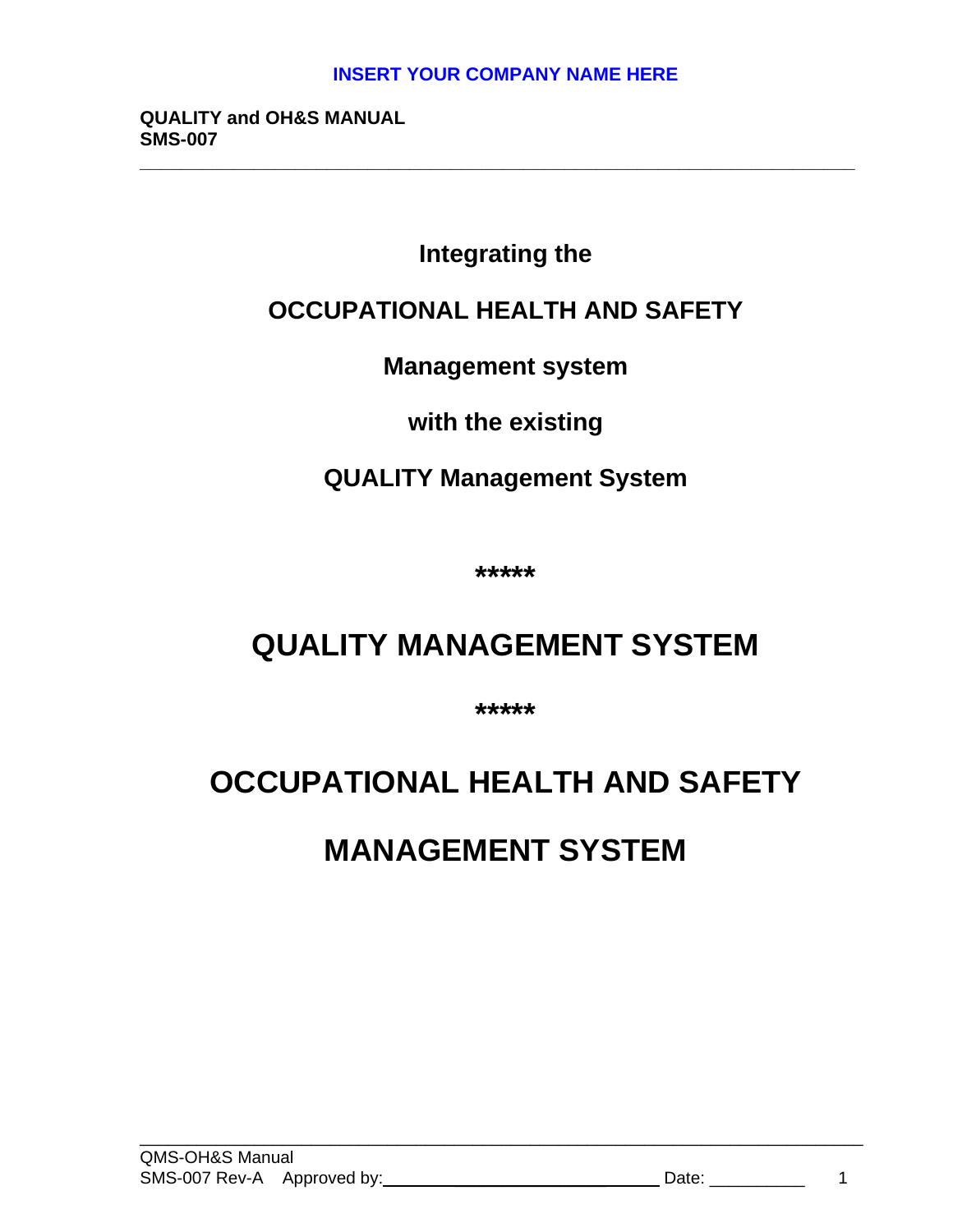### **QUALITY and OH&S MANUAL SMS-007**

#### *Note:*

*The first 3 pages of the generic manual provide an introduction and guidance in its use and are to be removed from the Manual file (copied to a separate document or deleted) after use.* 

**\_\_\_\_\_\_\_\_\_\_\_\_\_\_\_\_\_\_\_\_\_\_\_\_\_\_\_\_\_\_\_\_\_\_\_\_\_\_\_\_\_\_\_\_\_\_\_\_\_\_\_\_\_\_\_\_\_\_\_\_\_\_\_\_\_\_\_\_\_**

## **Guidance in the use of this template**

This model is intended for use as a template in developing your Manual for the integration of the ISO 45001:2018 Occupational health and safety management system in the existing ISO 9001:2015 Quality management system.

The integration / implementation approach applies for the management systems where requirements are described in the standards:

- ISO 9001:2015 Quality Management Systems Requirements.
- ISO 45001:2018 Occupational Health and Safety Management Systems -Requirements with guidance for use.

The above Management Systems are compatible with each other and have common requirements that are described in clause 4 through clause 10 and detailed in:

- Clause 4 Context of the organization
- Clause 5 Leadership (and Leadership and worker participation)
- Clause 6 Planning
- Clause 7 Support
- Clause 8 Operation
- Clause 9 Performance evaluation
- Clause 10 Improvement

You have your ISO 9001 QMS system in place and now have the objective of integrating the ISO 45001 OH&S in one comprehensive management system. The good news is that since you are familiar with formal systems, this initiative will be relatively straightforward.

Essentially, and depending on the nature of your business, the documentation package for the management system will contain:

- One (1) combined Manual for the integrated Management System with minor upgrades to reflect the QMS and the OH&S requirements.
- A group of  $(7)$  new QMS-OH&S procedures,  $(4)$  new OHS-specific procedures, and  $(3)$ new OHS-specific work instructions will need to be developed and implemented.
- A group of (20) forms, (4) attachments, and (2) registers needed for the procedures and instructions,
- A group of (7) existing procedures with minor updates to reflect the QMS and the OH&S requirements.

\_\_\_\_\_\_\_\_\_\_\_\_\_\_\_\_\_\_\_\_\_\_\_\_\_\_\_\_\_\_\_\_\_\_\_\_\_\_\_\_\_\_\_\_\_\_\_\_\_\_\_\_\_\_\_\_\_\_\_\_\_\_\_\_\_\_\_\_\_\_\_\_\_\_\_\_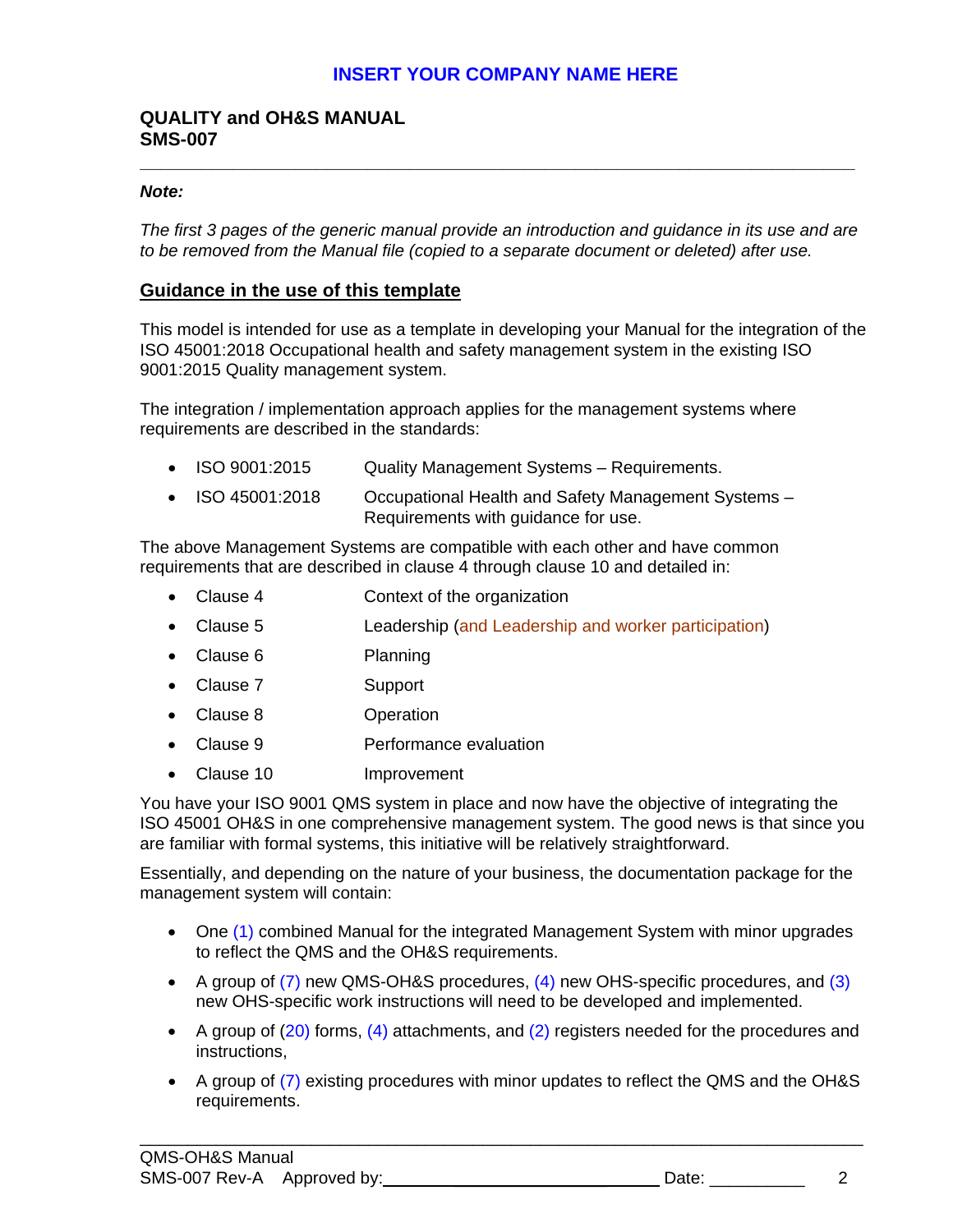# **QUALITY and OH&S MANUAL SMS-007**

In this template, instructions / suggestions are outlined **in brown text** to provide examples of typical upgrades. Manual and other documentation upgrade instructions are included following the last section E of the manual to cover the integrated QMS-OHS common requirements and the new ISO 45001:2018 health and safety requirements.

**\_\_\_\_\_\_\_\_\_\_\_\_\_\_\_\_\_\_\_\_\_\_\_\_\_\_\_\_\_\_\_\_\_\_\_\_\_\_\_\_\_\_\_\_\_\_\_\_\_\_\_\_\_\_\_\_\_\_\_\_\_\_\_\_\_\_\_\_\_**

In addition, the **blue text** needs to be replaced with your information where for example, use your company name in the spot indicated as "*Your Company*".

Consider the text in **brown as ISO 45001 "additions**" to the documentation and treat the **text in blue as "revisions"** or information that is specific to your company.

*Text in black italics represents other general instructions for the particular section.*

*The next page of this template will become the first page of your Manual for the Quality and Occupational Health and Safety Management System as an integrated management system (IMS).*

\_\_\_\_\_\_\_\_\_\_\_\_\_\_\_\_\_\_\_\_\_\_\_\_\_\_\_\_\_\_\_\_\_\_\_\_\_\_\_\_\_\_\_\_\_\_\_\_\_\_\_\_\_\_\_\_\_\_\_\_\_\_\_\_\_\_\_\_\_\_\_\_\_\_\_\_

For document control purposes, the Manual is identified as **SMS-007**.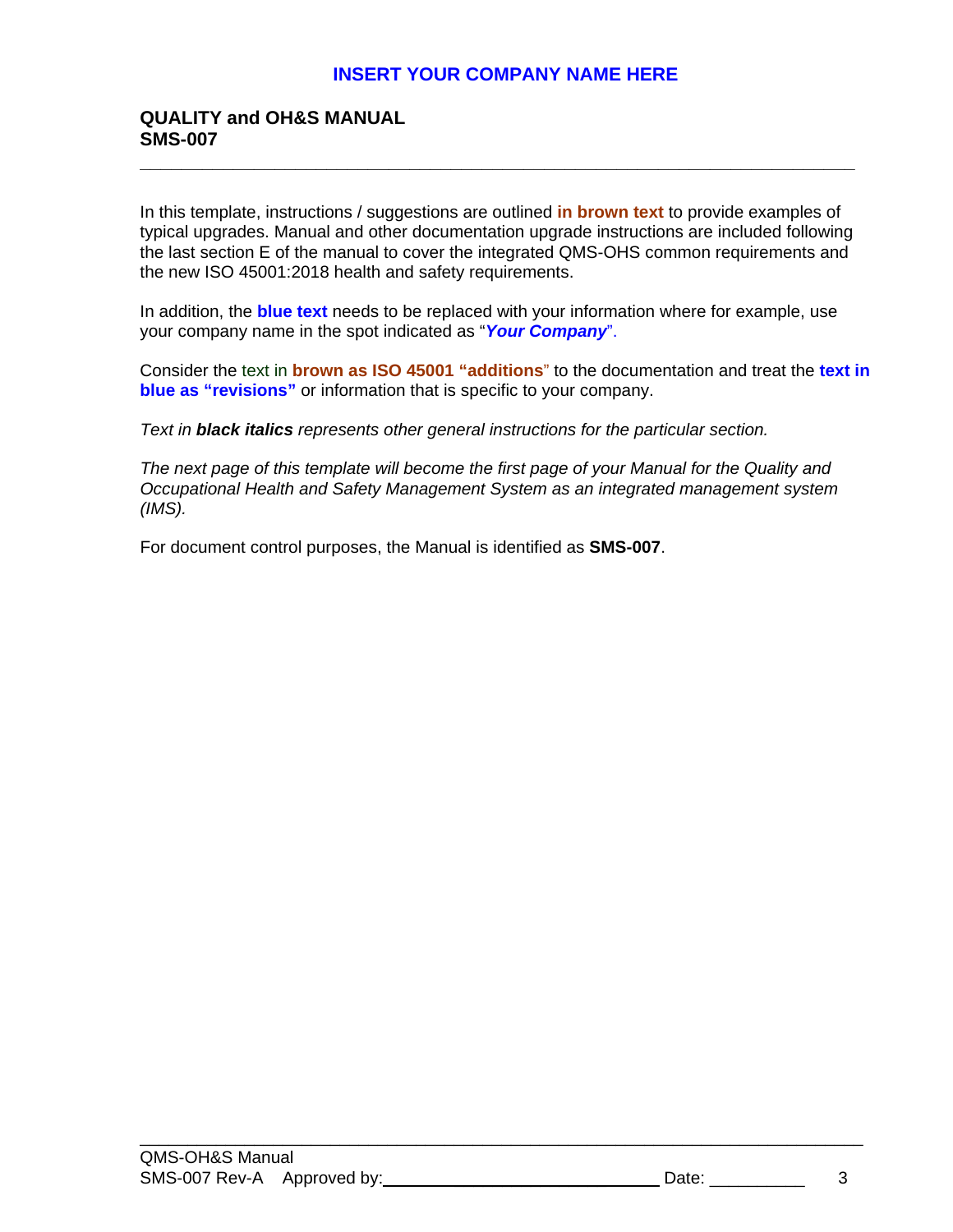**\_\_\_\_\_\_\_\_\_\_\_\_\_\_\_\_\_\_\_\_\_\_\_\_\_\_\_\_\_\_\_\_\_\_\_\_\_\_\_\_\_\_\_\_\_\_\_\_\_\_\_\_\_\_\_\_\_\_\_\_\_\_\_\_\_\_\_\_\_**

### **QUALITY and OH&S MANUAL SMS-007**



\_\_\_\_\_\_\_\_\_\_\_\_\_\_\_\_\_\_\_\_\_\_\_\_\_\_\_\_\_\_\_\_\_\_\_\_\_\_\_\_\_\_\_\_\_\_\_\_\_\_\_\_\_\_\_\_\_\_\_\_\_\_\_\_\_\_\_\_\_\_\_\_\_\_\_\_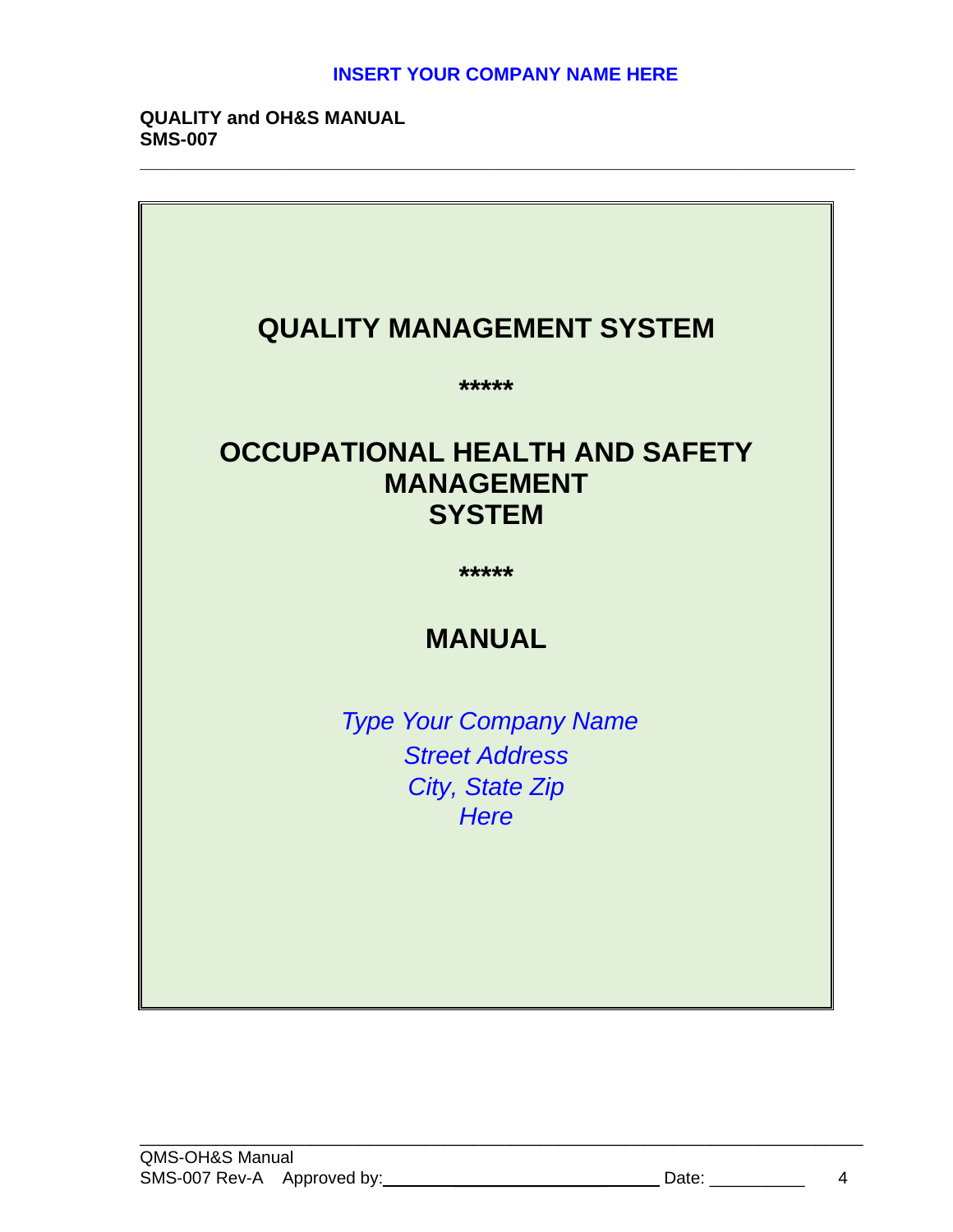## **QUALITY and OH&S MANUAL SMS-007**

#### **\_\_\_\_\_\_\_\_\_\_\_\_\_\_\_\_\_\_\_\_\_\_\_\_\_\_\_\_\_\_\_\_\_\_\_\_\_\_\_\_\_\_\_\_\_\_\_\_\_\_\_\_\_\_\_\_\_\_\_\_\_\_\_\_\_\_\_\_\_ Table of Contents** – (this page) **Introduction**

- Section A Scope of the QMS and OH&S Management System
- Section B References a. Normative reference b. Definitions

#### **QMS-OHS Management System Requirements**

- Section C Document Information
	- a. Distribution Control List
	- b. Revision Status
	- c. Quality Policy, Quality Objective, Strategic Direction,
	- d. OH&S Policy, OH&S Objective, Strategic Direction,
	- e. Organization Chart
	- f. Company Background Products and Services
	- g. Process Flow Diagram
- Section D List of Documented Information for the ISO standard clauses 4 through 10
	- Clause 4 Context of the Organization
	- Clause 5 Leadership Leadership and worker participation

\_\_\_\_\_\_\_\_\_\_\_\_\_\_\_\_\_\_\_\_\_\_\_\_\_\_\_\_\_\_\_\_\_\_\_\_\_\_\_\_\_\_\_\_\_\_\_\_\_\_\_\_\_\_\_\_\_\_\_\_\_\_\_\_\_\_\_\_\_\_\_\_\_\_\_\_

- Clause 6 Planning
- Clause 7 Support
- Clause 8 Operation
- Clause 9 Performance Evaluation
- Clause 10 Improvement
- Section E Records Documentation Matrix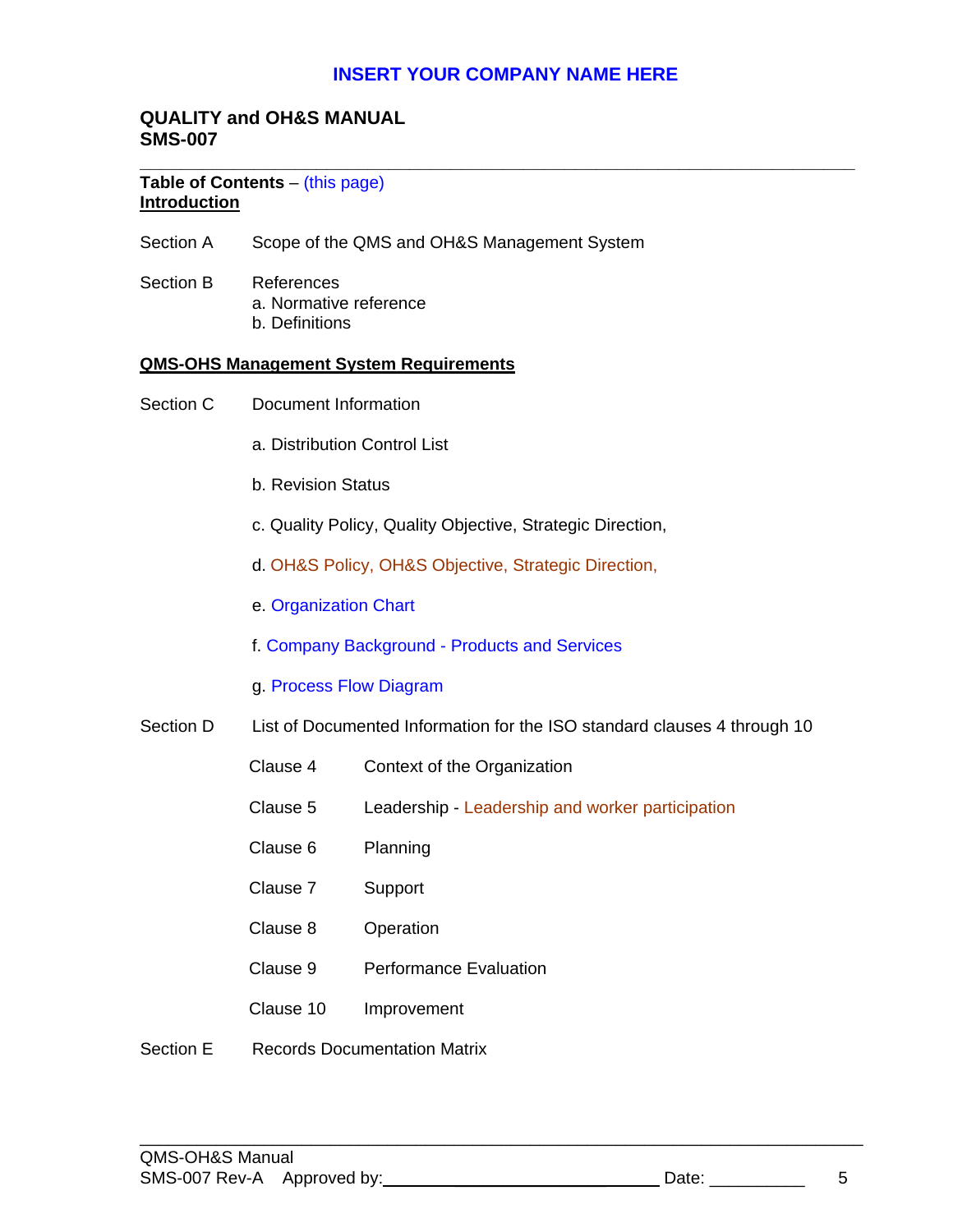# **INSERT COMPANY NAME/LOGO HERE**

**A-800-001**

| <b>GUIDELINES FOR OPERATIONAL CONTROLS</b>                                                                                                                                                                                                           | Date Approved | <b>DATA Form</b><br>A-800-001 |  |
|------------------------------------------------------------------------------------------------------------------------------------------------------------------------------------------------------------------------------------------------------|---------------|-------------------------------|--|
| The company considers the different operations and activities contributing to its<br>identified significant health and safety impacts when developing or modifying<br>operational controls and procedures.                                           |               |                               |  |
| Such operations and activities may include:                                                                                                                                                                                                          |               |                               |  |
| R & D design and engineering                                                                                                                                                                                                                         |               |                               |  |
| Purchasing / procurement / outsourcing                                                                                                                                                                                                               |               |                               |  |
| Contracting                                                                                                                                                                                                                                          |               |                               |  |
| Raw materials handling and storage                                                                                                                                                                                                                   |               |                               |  |
| Production and maintenance processes                                                                                                                                                                                                                 |               |                               |  |
| Laboratories                                                                                                                                                                                                                                         |               |                               |  |
| Storage of products                                                                                                                                                                                                                                  |               |                               |  |
| Transportation                                                                                                                                                                                                                                       |               |                               |  |
| Marketing, advertising<br>$\bullet$                                                                                                                                                                                                                  |               |                               |  |
| <b>Customer service</b>                                                                                                                                                                                                                              |               |                               |  |
| Acquisition, construction or modification of property and facilities                                                                                                                                                                                 |               |                               |  |
| Activities can be divided into three categories:                                                                                                                                                                                                     |               |                               |  |
| Planning activities to continually improve the OHSMS when managing new<br>$\bullet$<br>capital projects, process changes and resources management, property<br>(acquisitions, divestitures, property management), and new products and<br>packaging. |               |                               |  |
| Daily management activities to assure conformance to internal and external<br>requirements, and to ensure their efficiency and effectiveness.                                                                                                        |               |                               |  |
| Strategic management activities to anticipate and respond to changing health<br>and safety requirements.                                                                                                                                             |               |                               |  |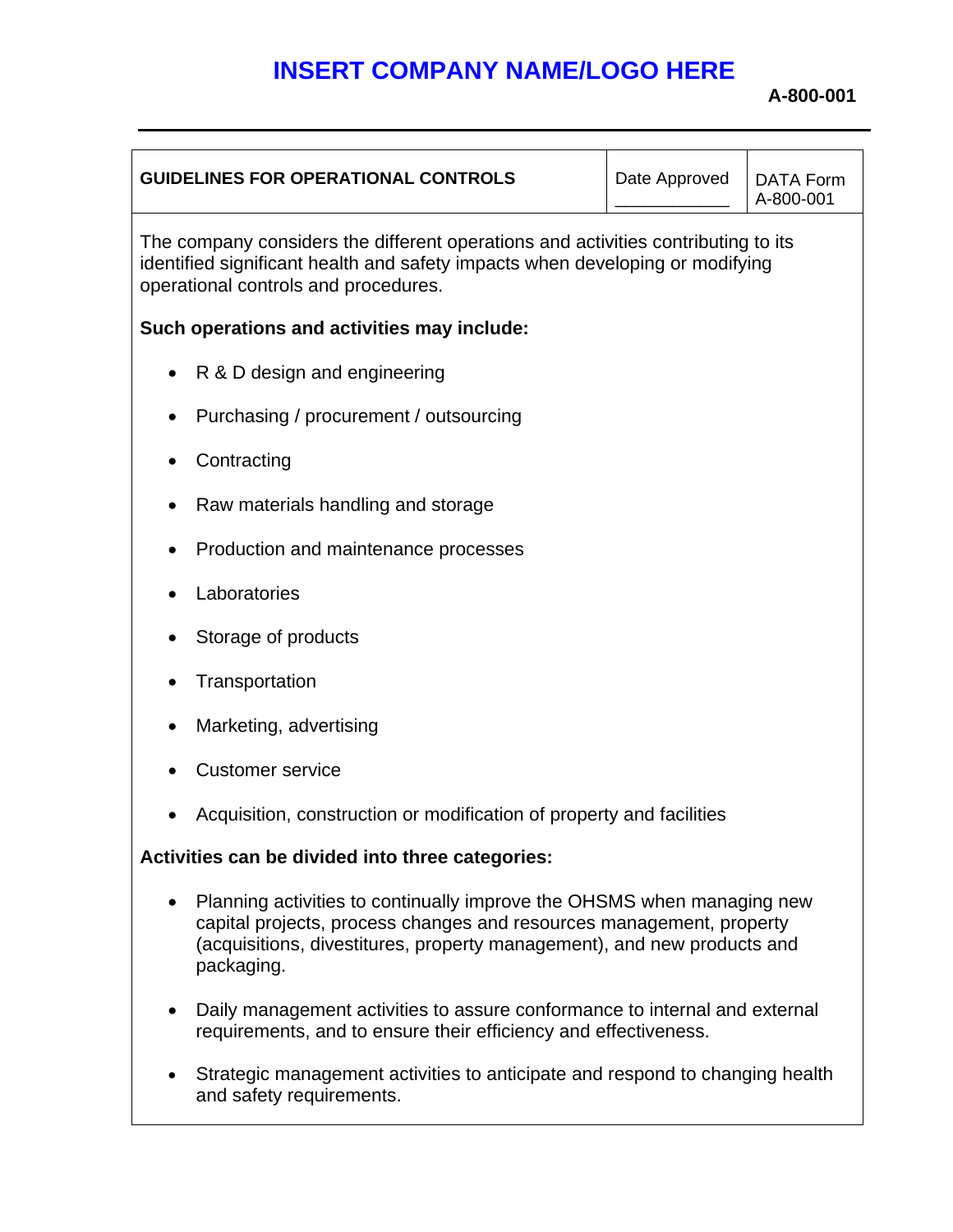# **INSERT COMPANY NAME/LOGO HERE**

# **F-740-002 Alert Report**

| <b>ALERT REPORT - AR</b>                                                               |  |  |  |
|----------------------------------------------------------------------------------------|--|--|--|
| Department:                                                                            |  |  |  |
| Time:<br>Date:                                                                         |  |  |  |
| Nature of the Alert: (Including causes if known)                                       |  |  |  |
|                                                                                        |  |  |  |
|                                                                                        |  |  |  |
|                                                                                        |  |  |  |
| Description of Action Taken: (Including corrective action)                             |  |  |  |
|                                                                                        |  |  |  |
|                                                                                        |  |  |  |
|                                                                                        |  |  |  |
|                                                                                        |  |  |  |
|                                                                                        |  |  |  |
|                                                                                        |  |  |  |
|                                                                                        |  |  |  |
|                                                                                        |  |  |  |
|                                                                                        |  |  |  |
| SEND THIS COMPLETED FORM TO THE IMS TEAM LEADER                                        |  |  |  |
|                                                                                        |  |  |  |
|                                                                                        |  |  |  |
| TO BE FILLED OUT BY THE IMS TEAM LEADER                                                |  |  |  |
| Does the incident involve a regulatory noncompliance?<br>YES[ ] NO[ ]                  |  |  |  |
|                                                                                        |  |  |  |
|                                                                                        |  |  |  |
| If YES, a non-conformance report, F-740-004 is required to continue with the           |  |  |  |
| investigation process.                                                                 |  |  |  |
| If NO, a corrective action is required with the Corrective Action request, F-1020-001. |  |  |  |
|                                                                                        |  |  |  |
| To meet compliance obligations, is there a need to notify a Regulatory Authority?      |  |  |  |
| YES[ ] NO[ ]                                                                           |  |  |  |
|                                                                                        |  |  |  |
|                                                                                        |  |  |  |
| When was the alert reported to?                                                        |  |  |  |
| A) The Regulatory Authority:                                                           |  |  |  |
| B) Top Management:                                                                     |  |  |  |
|                                                                                        |  |  |  |
|                                                                                        |  |  |  |
| Date: ___________                                                                      |  |  |  |
|                                                                                        |  |  |  |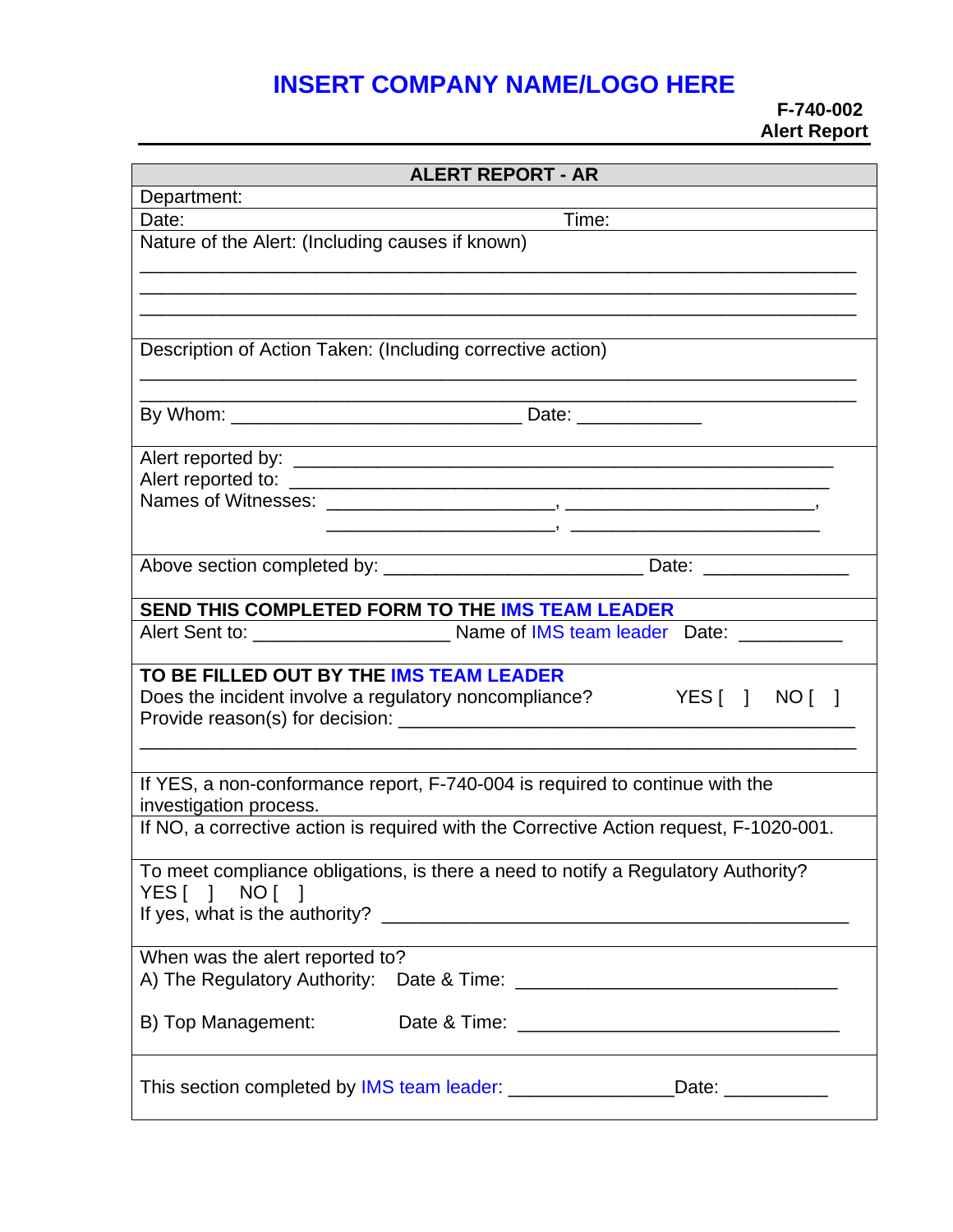## **P-615-A**

## **OHS – Risk Management Planning**

#### **1.0 Purpose/Scope**

- 1.1 The purpose of this procedure is to establish the process for the planning of the actions to address the planning required for the OHSMS at Your Company.
- 1.2 The procedure applies to the processes required to be planned and implemented to meet the OHS management of risks objectives of the integrated management system (IMS).

#### **2.0 Responsibilities and Authorities**

- 2.1 The IMS team leader has the prime responsibility and approval authority for this procedure.
- 2.2 Additional responsibilities for the IMS team leader and the IMS team are detailed in relevant paragraphs of section 5.0 below.

#### **3.0 References and Definitions**

- 3.1 This document addresses clauses 6.1 and 6.2 of the ISO 45001:2018 standard covering hazard identification, risk assessment and controls, identification of opportunities, legal and other requirements, and OH&S objectives and program action plans.
- 3.2 Risk: Effect of uncertainty on objectives
- 3.3 Risks and opportunities: Potential adverse effects (threats) and potential beneficial effects (opportunities).

#### **4.0 Resources**

4.1 None

#### **5.0 Instructions**

- 5.1 In support of the IMS team leader the IMS team determines the risks and opportunities associated with the identified health and safety hazards, legal and other requirements, objectives, and programs to ensure that the IMS can achieve the intended outcomes.
	- 5.1.1 In support of the IMS team leader the IMS team ensures that a process is in place for the on-going proactive identification of hazards.
		- During the development and implementation phases of the IMS, the identification and tracking of relevant hazards is followed up at the regular (weekly) IMS team meetings.
		- Notes or minutes of IMS team meetings provide the evidence that hazards are identified and addressed.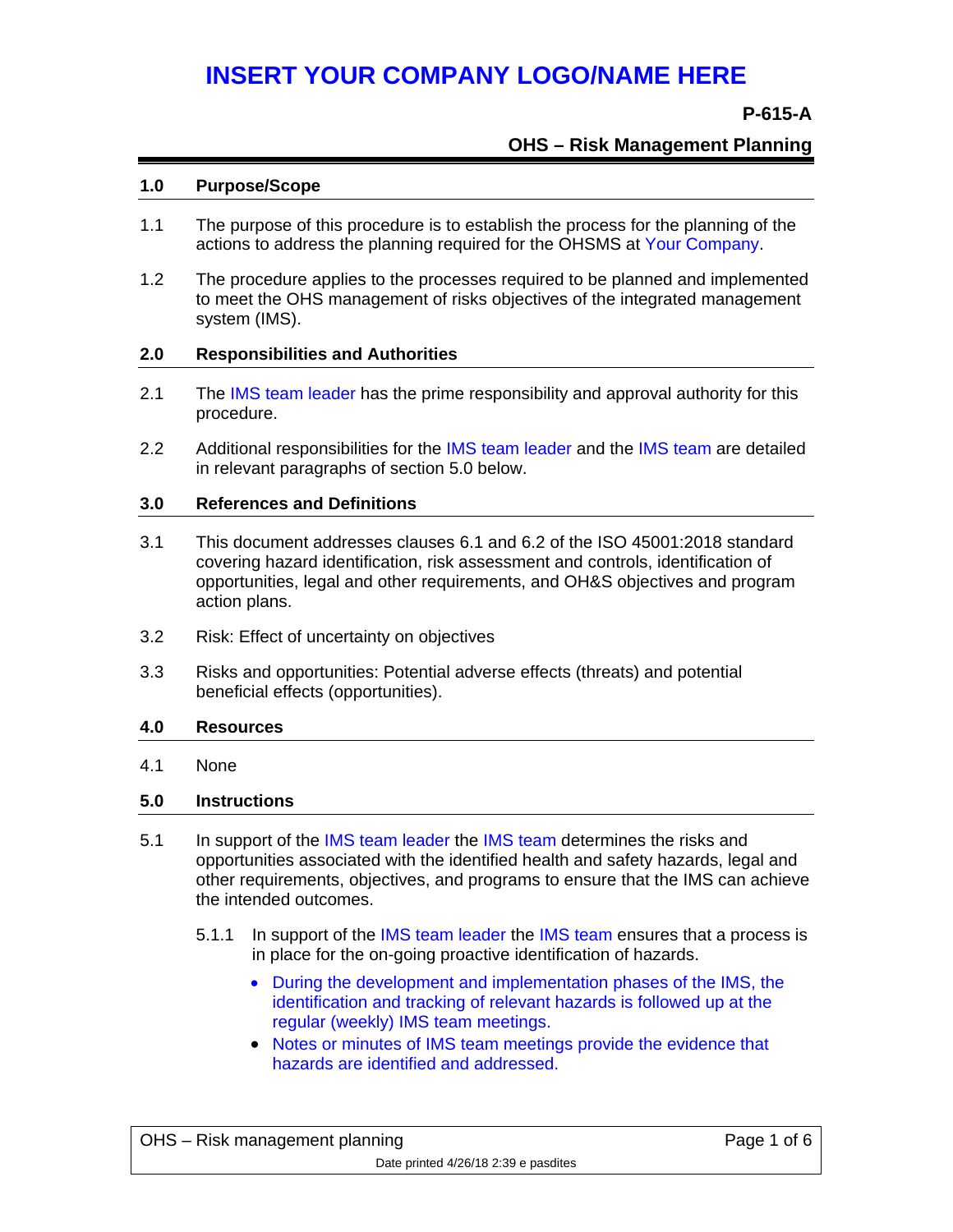# **P-915-A**

# **OHS-Monitoring, Measurement, Analysis, and Evaluation**

# **1.0 Purpose/Scope**

- 1.1 The purpose of this procedure is to establish the process for the monitoring, measurement, analysis, and evaluation of the OHSMS processes at Your Company.
- 1.2 This procedure applies to the monitoring, measurement, analysis, and evaluation activities where performance is evaluated and required to meet the objectives of the OHS as an integrated management system (IMS).

## **2.0 Responsibilities and Authorities**

- 2.1 The OH&S team leader has the prime responsibility and approval authority for this procedure.
- 2.2 In support of the OH&S team leader, the OH&S team is responsible for identifying the appropriate monitoring, measurement, analysis, and evaluation processes.
- 2.3 Additional responsibilities for the OH&S team are detailed in relevant paragraphs of section 5.0 below.

## **3.0 References and Definitions**

- 3.1 This document relates to clause 9.1 of the ISO 45001:2018 standard covering monitoring, measurement, analysis, and evaluation.
- 3.2 No definitions

# **4.0 Resources**

4.1 None

# **5.0 Instructions**

- 5.1 In support of the planning procedures P-615 for OHS-Risk management planning, and P-815 for OHS-Operational planning and control, this procedure addresses the monitoring, measuring, analysis and evaluation of OH&S performance.
	- 5.1.1 The OH&S team determines what needs to be monitored and measured, as related to the identified hazards and their risks and opportunities, the fulfillment of legal requirements, the effectiveness of operational controls, and progress made towards measurable OH&S objectives.
	- 5.1.2 The OH&S team determines the methods for monitoring, measurement, analysis, and evaluation that ensure valid results, the criteria against which the OH&S performance is evaluated, when the monitoring and measuring is performed, and when the results are analyzed and evaluated.

| OHS-Monitoring, measurement, analysis, and evaluation | Page 1 of 4 |
|-------------------------------------------------------|-------------|
| Date printed 4/26/18 2:39 e pasdites                  |             |